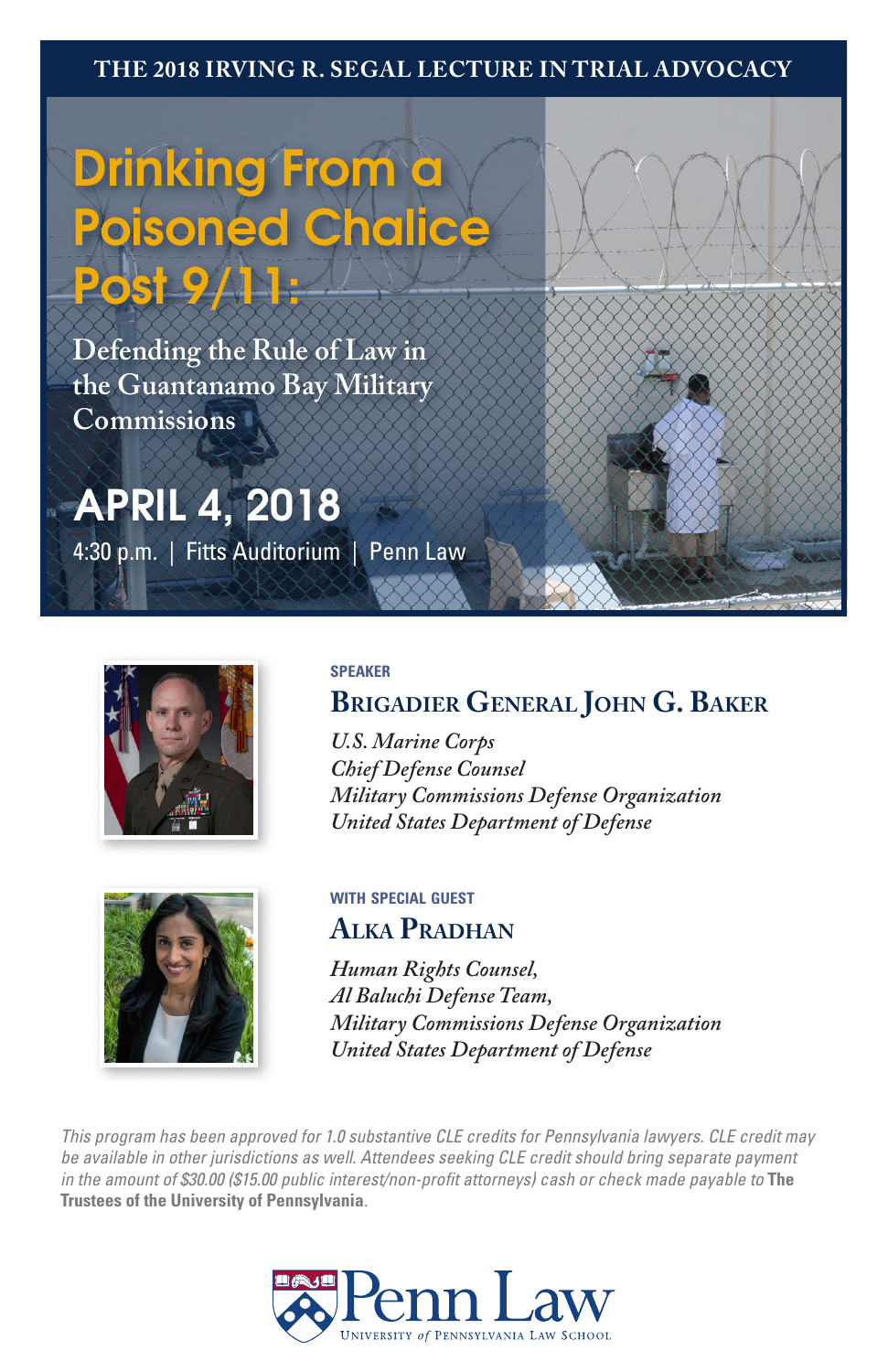### **Irving R. Segal**



Irving R. "Buddy" Segal was a leading member of Schnader Harrison Segal & Lewis LLP in Philadelphia, serving for a number of years as a member of the firm's Executive Committee. As a renowned trial attorney, he tried complex cases in the fields of antitrust, securities, communications, trade secrets, and ground and air transportation. He served as chief trial counsel for United Parcel Service for approximately 40 years, and represented AT&T and the Bell Telephone Co. of Pennsylvania, NBC, and major film distribution companies. Mr. Segal argued extensively in state and federal appellate courts and lectured widely on the techniques and strategies of trial and appellate practice.

A Phi Beta Kappa graduate of the University of Pennsylvania, Mr. Segal graduated from the Law School first in his class; served on the Law Review's editorial board, and was elected to the Order of the Coif. He was a fellow of the American College of Trial Lawyers for three decades and served as a regent and secretary of the College. He was active on the College's Committee on Federal Civil Procedural Rules and served as a member of the American Bar Association's Standing Committee on Judicial Selection, Tenure and Compensation, the Standing Committee on Improvements to the Federal Judiciary, and it's Commission on Correctional Facilities and Services. He received the 50-year award from the ABA.

### **Alka Pradhan**



Brigadier General Baker's special guest, Alka Pradhan, is Human Rights Counsel at the Guantanamo Bay Military Commissions, representing one of the 9/11 defendants. She was previously Counter-Terrorism Counsel at Reprieve US, where she represented a number of Guantanamo Bay detainees in litigation involving habeas corpus claims and conditions of detention. She also conducted advocacy and litigation on behalf of civilian victims of the targeted killing (drone) program in Yemen and Pakistan, and has advised the U.S. government on compliance with international legal obligations.

Ms. Pradhan received a BA in International Relations from

The Johns Hopkins University, an M.A. in International Law and South Asia Studies from the Johns Hopkins School of Advanced International Studies (SAIS), a J.D. from Columbia Law School, and an LL.M. in International Human Rights from the London School of Economics and Political Science (LSE). Currently, Ms. Pradhan is a Lecturer in Law at the University of Pennsylvania Law School.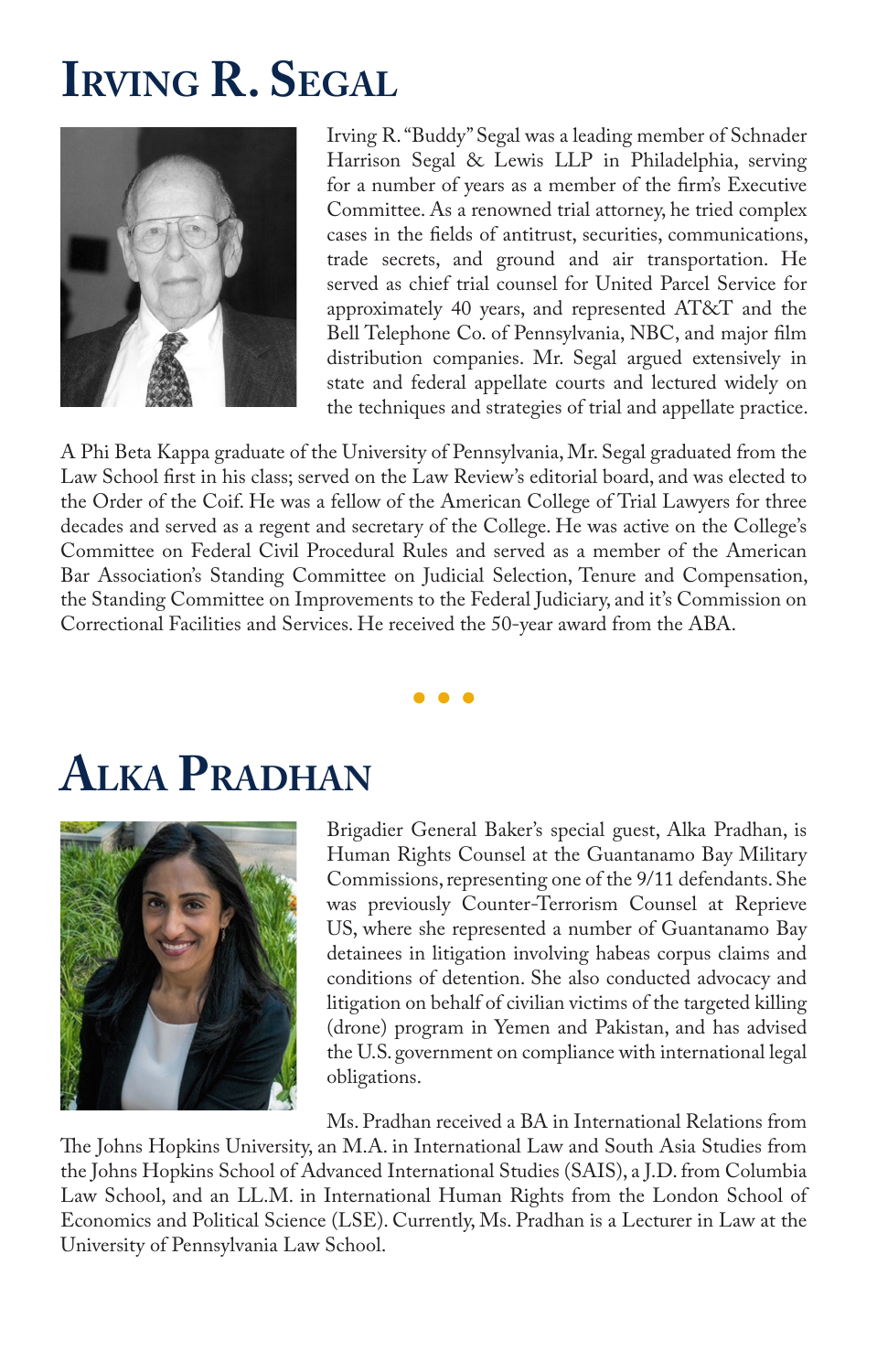## **Brigadier General John G. Baker**



Brigadier General John G. Baker is the Chief Defense Counsel (CDC) for the Military Commissions Defense Organization. In his capacity as the CDC, he oversees a joint service and total force staff of more than 156 military and civilian lawyers, paralegals, investigators, intelligence analysts, defense security officers, translators and administrative officers providing the full spectrum trial defense services to GTMO detainees charged under the MCA, to include capital cases.

Prior to his appointment as the CDC for the Military Commissions, General Baker served as the Deputy Director, Judge Advocate Division, for Military Justice and

Community Development. He was responsible for oversight of the Marine Corps military justice practice and the professional development of the Marine Corps legal community. General Baker also served as the Marine Corps representative to the Department of Defense's Joint Service Committee on Military Justice. Before serving as Deputy Director, General Baker served as the CDC of the Marine Corps and was responsible for mentoring, training, and supervising all defense attorneys and defense support personnel across the Marine Corps in their litigation of hundreds of courts-martial each year. While serving as the CDC of the Marine Corps, General Baker established the Marine Corps' Defense Services Organization which transformed the delivery of defense counsel to Marines and sailors charged under the Uniform Code of Military Justice. Prior to this position General Baker served as the Regional Defense Counsel for the Eastern Region where he mentored and trained Marine Corps defense attorneys at all Marine Corps installations east of the Mississippi and in theater when II Marine Expeditionary Force was forward. General Baker also carried a small case load of complex cases, which included capital murder, serious sexual assaults, and other felonies, as well as allegations of misconduct by senior officers. Before serving as the Regional Defense Counsel-East, General Baker personally participated in several hundred courts-martial and served in a variety of leadership and litigation billets within the Marine Corps legal community, to include Military Judge, Staff Judge Advocate and Law Center Director at Marine Corps Base Quantico, Senior Trial Counsel, Military Justice Officer, Chief Trial Counsel, Special Assistant United States Attorney, and Senior Defense Counsel. Prior to becoming a judge advocate, General Baker served as a supply officer until he was selected to attend law school under the Law Education Program.

Brigadier General Baker is a graduate of the University of Pittsburgh School of Law ( J.D. 1997), Averett University (M.B.A. 1992), and Union College (B.S. 1989). He also holds an LL.M. from The Judge Advocate General's Legal Center and School (TJAGLCS), U.S. Army (2005). General Baker has been a faculty member for the National Association of Criminal Defense Attorney's Capital Voir Dire Training and has lectured at Yale Law School, University of Pennsylvania School of Law, Pittsburgh School of Law, University of Colorado Law School, the Louisiana Capital Defenders Course, the New York City Bar Association, TJAGLCS, and the Naval Justice School. His personal decorations include the Legion of Merit with one gold star, Meritorious Service Medal with three gold stars, the Joint Service Commendation Medal, the Navy-Marine Corps Commendation Medal, the Navy-Marine Corps Achievement Medal, the Army Achievement Medal, and the Combat Action Ribbon.